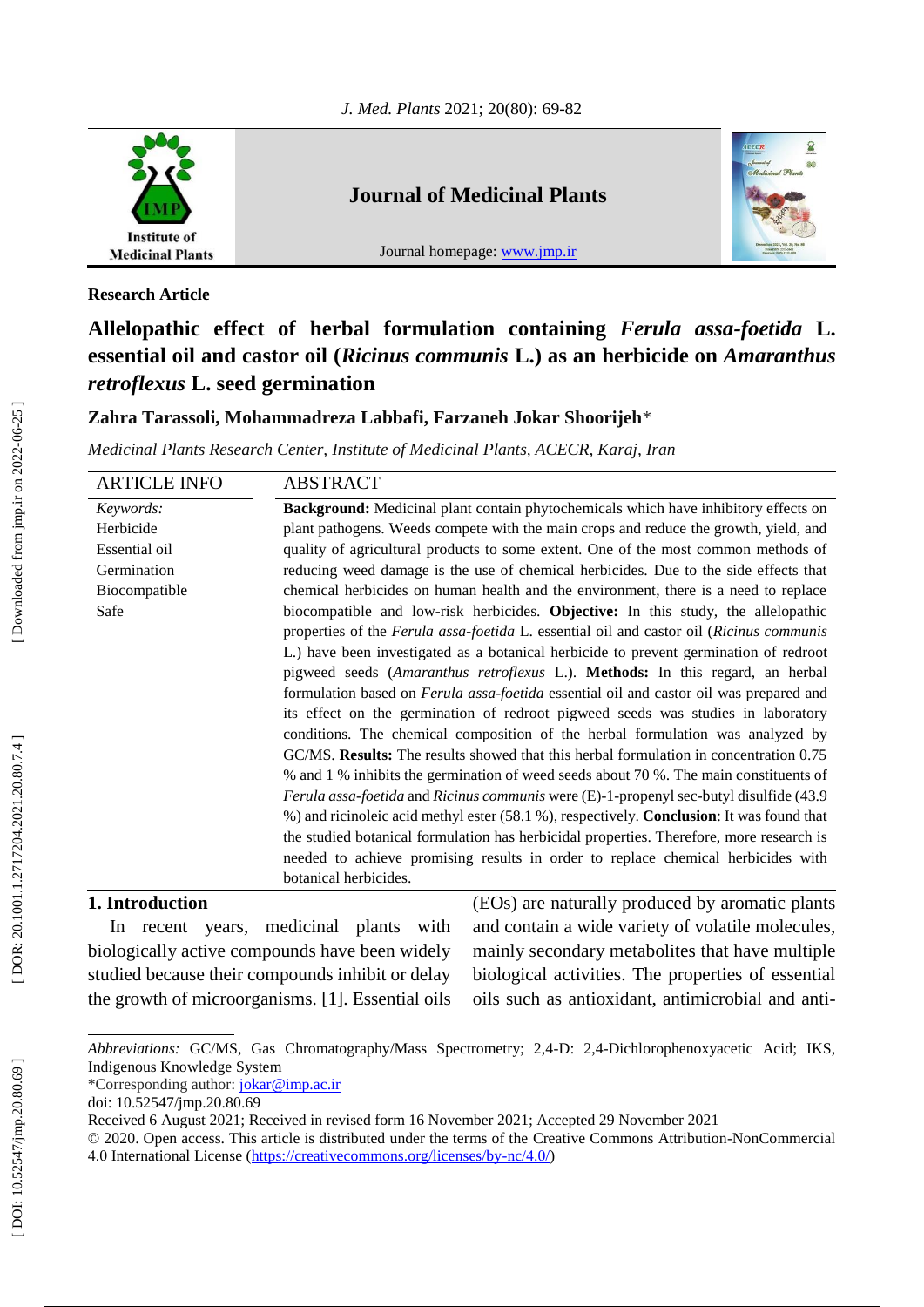inflammatory effects have been known for a long time and are therefore widely used in traditional medicine, cosmetics and the food industry. Despite its action against many phytopathogenic fungi, oomycetes and bacteria, as well as weeds, its use in agriculture remains surprisingly rare [2]. Nowadays, the demand for healthy food and sustainable agriculture is increasing, and the interest in using oil and medicinal plant extracts to replace traditional chemical pesticides to control pests and diseases is also increasing. Bioactive compounds from plants are usually extracted in aqueous form, using ethanol or other organic solvents, or when present in essential oils by steam extraction [1]. The ability of plants to produce various secondary metabolites can significantly reduce pest population dynamics through new and efficient plant pesticides based on plant extracts, thus providing natural protection for agricultural pests [3].

A variety of phytochemicals found in most medicinal plants, such as alkaloids, cyanogenic glycosides, phenylpropanoids, polyketides, anthocyanins, carbohydrates, amino acids, lipids, nucleic acids, terpenes, flavonoids, phenols, saponins, and tannins are essential materials in production. Various pesticides and fungicides that can be used to protect crops and horticultural crops. In all agricultural systems, weeds are the most costly pest to control, accounting for 30% of potential losses [4]. Weeds are harmful plants that interfere with the management of agricultural production systems, compete with main crops for available nutrient resources and space, and to a certain extent reduce the growth, yield, and quality of agricultural products [5]. Herbicides are designed to kill plants, so if they are applied directly to these plants, or if they drift or volatilize on the plants, it is not surprising that they will harm or kill the desired species. Many ester herbicides have been shown to evaporate enough vapor from the treated plants to cause serious damage to other plants. In addition to killing target plants, exposure to pesticides can also cause sublethal effects on plants. Phenoxy herbicides, including 2,4 -D, can damage nearby trees and shrubs if they drift or volatilize on the leaves. Exposure to the herbicide glyphosate can severely reduce seed quality. It can also increase the susceptibility of certain plants to diseases. This poses a special threat to endangered plant species. The US Fish and Wildlife Service has identified 74 endangered plants that may be threatened only by glyphosate. Exposure to the herbicide chlorpyrazone can reduce the yield of potato plants [6].

Glyphosate is the most widely used herbicide in the world [7]. Although people are increasingly concerned about the consequences of the use of large amounts of glyphosate -based herbicides in agricultural ecosystems, their potential effects on non -target soil organisms and soil functions are largely unknown [8]. The use of ecological methods to control weeds is gaining more and more attention in agricultural practices. On the one hand, the widespread use of herbicides of synthetic origin has led to many adverse effects, such as the high persistence of herbicides in the environment and the food chain, and the development of highly resistant weed populations. Second, there are some special sowing systems, such as those for organic production, where the use of synthetic chemicals is prohibited. In this general framework, more and more farmers are looking for alternative technological options for weed management [9]. Among natural plant products, volatile essential oils and their components have attracted a lot of attention because of their phytotoxicity and their strong activity against weeds . Terpenoids,

Downloaded from jmp.ir on 2022-06-25

Journal of Medicinal Plants 70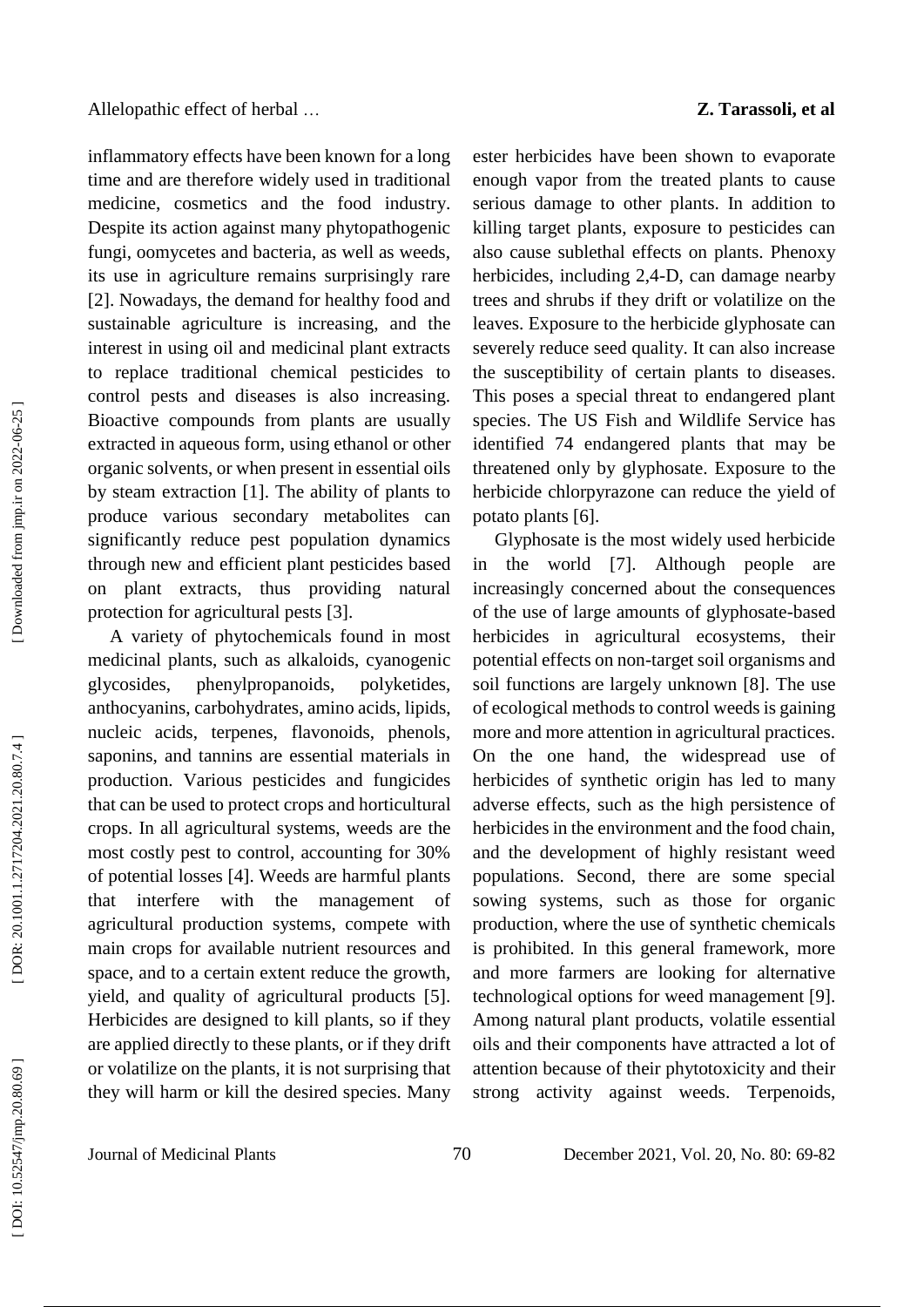especially monoterpenoids and sesquiterpenoids, are the main components of essential oils and are usually responsible for their inhibitory activity in plants. Plant essential oil herbicides have been shown to be effective against a variety of weeds and may be a natural substitute for non -selective herbicides. They can be used as fumigants, granular preparations, or direct sprays [10]. *Ferula assa -foetida* is an herb, hermaphrodite and perennial plant of the Umbelliferae family. About more than 170 species, sixty spices of Ferula are widely distributed in Central Asia, especially in West Afghanistan, Iraq, Turkey and Eastern Iran, Europe and North Africa [11]. Asafoetida originated in Afghanistan from Central Asia and eastern Iran and is now cultivated primarily in Iran and Afghanistan, where it is exported to other parts of the world. Although it is not of Indian origin, it has long been used in Indian medicine and cooking [12]. *Ferula assa -foetida* essential oils exhibit a variety of activities including antibacterial, insecticidal, antioxidant, germination, cytotoxicity, antitumor and antidiabetic [13]. The resin of *Ferula assa -foetida* fraction contains ferulic acid and its esters, coumarin, sesquiterpene coumarin, and other terpenoids. Gum contains glucose, galactose, arabinose, rhamnose, glucuronic acid, polysaccharides and glycoproteins, and the volatile fraction contains sulfur -containing compounds, monoterpenes and other volatile terpenoids [11].

*Ricinus communis* is an annual oil seed plant commonly known as castor oil. Sometimes called castor beans, they are not real beans. *Ricinus communis*, which belongs to the family Euphorbiaceae, has the potential to grow in various geographic regions [14]. Therefore, it is used in multiple fields such as agriculture, pharmaceuticals, and industry. Castor oil products include: Ointments, nylons, lacquers,

lubricants for aircraft engines, hydraulic fluids, dyes, detergents, plastics, artificial leathers, cosmetics, perfumes [14]. Castor oil contains the monounsaturated hydroxy fatty acid ricinoleic acid as the main component of its fatty acid profile. This acid is 12 -hydroxy - 9 -octadecenoic acid and has an unusual polarity due to the position of the hydroxyl group. Castor oil, sometimes referred to as ricinoleic acid triglyceride, is the only commercially available vegetable oil rich in the hydroxy functional groups of fatty acids (70 -90 %) [15].

Castor is native to the southeastern Mediterranean basin, East Africa and India, but it is widely distributed in tropical regions and is widely grown as an ornamental plant in other places. For centuries, people have been cultivating castor to get the oil stored in its seeds. The hulled seeds contain 35 -55 % oil. Plant leaves, stems, and especially seeds contain ricin and ricin, which are toxic to humans and animals if ingested. However, ricin is not present in the oil [16]. In the world, the redroot pigweed is considered the most dangerous weed [17]. Redroot pigweed weeds are an annual C4 species that will produce up to 100,000 seeds per plant, although this number can be much higher under optimal growing conditions. Seeds are spread primarily by wind, water, and animals, but they are also spread by human disturbance, for example when trapped in the ground by agricultural machinery. Although some researchers report that seeds can still survive for a long time, others have concluded that the viability of buried seeds is significantly reduced after two years [18]. The objectives of this research were to determine the phytotoxic effects of botanical formulation of *Ferula as s a -foetida essential* oil and castor oil (*Ricinus communis*) on the germination and primary root and primary pedicle length of redroot pigweed.

Journal of Medicinal Plants 71

1, Vol. 20, No. 80: 69 - 8 2

DOR: 20.1001.1.2717204.2021.20.80.7.4]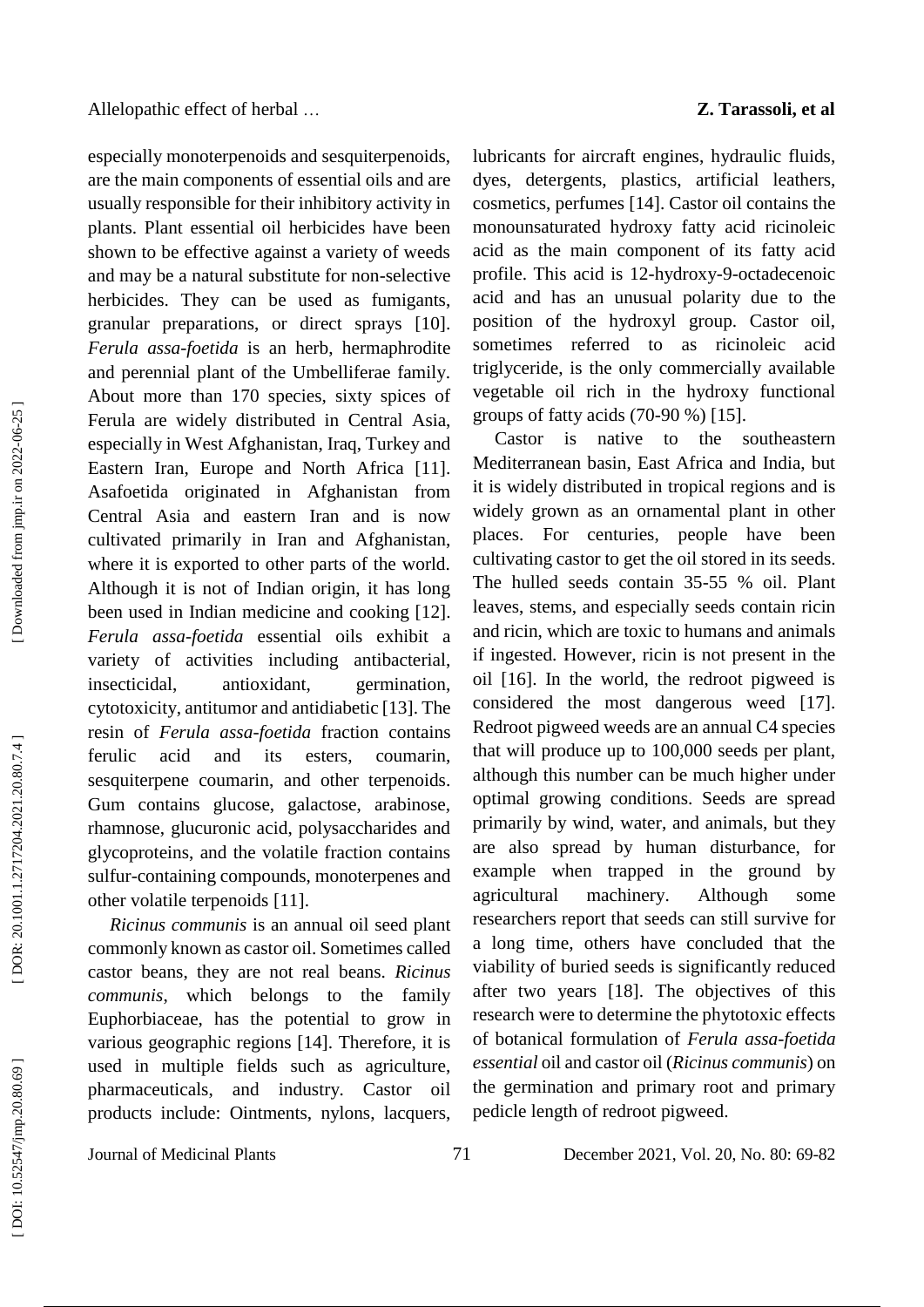### **2. Materials and Methods**

Redroot pigweed seed with herbarium code 724 (IMPH) was used in this study. *Ferula assa foetida* essential oil and castor oil were obtained from Samanik Pharmaceutical Co. (Tehran, Iran).

## *2.1. Extraction of essential oils*

We used an all-glass -glass Clevenger-type apparatus to conduct 2.5 h of hydro -distillation on the gum of *Ferula assa -foetida* (100 gr) of each target plants and the pale yellow essential oil produced. This method for the extraction of oils is recommended by the European Pharmacopoeia [19]. The oils were dehydration over anhydrous sodium sulphate (Merck, Darmstadt, Germany) and stored in sealed vials at 2 ºC before analysis.

#### *2.2. Preparation botanical formulation*

The formulation was based on Jokar and coworkers method with some modifications and changes [20]. Briefly *Ferula assa -foetida* essential oil and castor oil was used in a ratio of 1:1 to prepare botanical formulation. Suitable solvents and cosolvents were used.

## *2. 3. Gas Chromatography/Mass Spectroscopy (GC/MS) of Ferula assa -foetida*

Analysis of *Ferula assa -foetida* volatile component was performed on Agilent 6890 system (Agilent, Littleton, Colorado, USA) coupled with Agilent 5973 N mass selective detector equipped with a BPX5 fused silica column (30 m  $\times$  0.25 mm i.d., film thickness 0.25 μm). Following injection, 5 min after injection, oven temperature was increased from 50 to 240 ºC at a rate of 3 ºC/min and then reached to

300 ºC at a rate of 15 ºC/min and hold 3 min in this temperature. Other operating conditions were as follows: carrier gas, He (99.999 %), with a flow rate of 0.5 ml/min; injector temperature, 250 ºC; and split ratio, 1:35. Mass spectra were taken at 70 eV a scan time of 1 s and a mass range of 40 -500 amu [21].

## *2. 4. Preparation of castor oil methyl ester for GC analysis*

2 mg of sample was weighted in 2 ml tube and 2 ml of heptane was added to it and vortex. Then 1.2 ml potassium hydroxide (2 mM) in methanol was added, fast stirred and 1 min vortex. After 5 min, the heptane phase was separated and added to the vial containing 2 g of sodium hydrogen sulfate. After mixing the sample was ready for injection to gas chromatography.

## *2. 5. Gas Chromatography/Mass Spectroscopy (GC/MS) of castor o i l*

Analysis of castor oil was performed on Agilent 6890 system (Agilent, Littleton, Colorado, USA) coupled with Agilent 5973 N mass selective detector equipped with a BPX5 fused silica column (30 m  $\times$  0.25 mm i.d., film thickness 0.25 μm). Following injection, 5 min after injection, oven temperature was increased from 70 to 280 ºC at a rate of 10 ºC/min and hold 3 min in this temperature and then reached to 300 ºC at a rate of 25 ºC/min and hold 5 min in this temperature. Other operating conditions were as follows: carrier gas, He (99.999 %), with a flow rate of 1 ml/min; injector temperature, 290 ºC; and split ratio, 1:20. Mass spectra were taken at 70 eV a scan time of 1 s and a mass range of 40 -700 amu.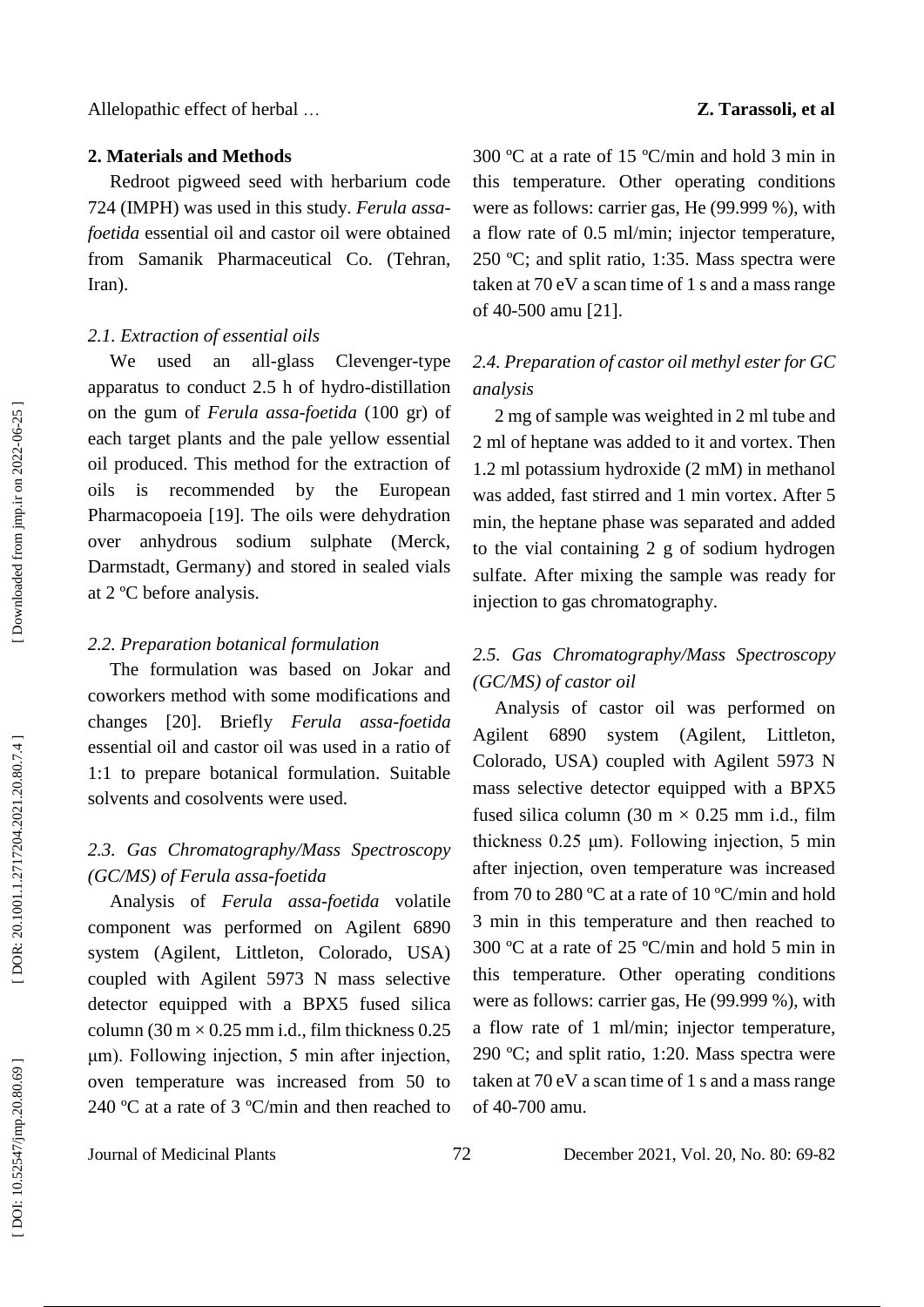#### *2.6. Germination test*

In order to investigate the effect of plant formulation on weed seed germination, different concentrations of formulation (0, 0.25, 0.5, 0.75 & 1) were prepared. Distilled water was used as a negative control. 4 replications were considered for each treatment. For each repetition, a petri dish was placed in which filter paper was placed. In each replication put 10 weed seeds collected from the Seed Breeding Institute in Karaj, Alborz Province, were used. After placing the seeds in a petri dish, 1 ml of the desired concentration of the formulation was added to each replicate. Then 1 ml of distilled water was added to each container daily to maintain seed moisture. Seed germination was checked daily and the number of germinated seeds was counted and recorded.

#### *2.7. Statistical analysis*

**Mundan** 

The test was performed as a completely randomized design. Excel 2013 software was used to draw the charts. Also SAS 9.4 software was used for statistical analysis.

## **3. Result**

The essential oils of the *Ferula assa -foetida* gum were analyzed by GC -MS system. The essential oil yields were in the range of 0.2 - 0.5 % (v/w), from the gum of *Ferula assa -foetida.* In the result of the analysis of *Ferula assa -foetida*, eleven compounds were identified representing 81.54 % of the oil. The GC chromatogram of gum of *Ferula assa -foetida* is shown in Fig. 1. The main compounds *Ferula assa -foetida* were ( *Z*) - 1 - propenyl sec -butyl disulfide (23.30 %),  $(E)$ -1-propenyl sec-butyl disulfide  $(43.90\%),$ and thiazolidin (8.19 %) (Table 1). The methylated castor oil were analyzed by GC -MS system. In the result of analysis of castor oil, eight compounds were identified representing 99.60 % of the oil. The GC chromatogram of gum of castor oil is shown in Fig . 2. The main compounds castor oil was ricinoleic acid methyl ester (58.14 %), linoleic acid, methyl ester (14.90 %), and oleic acid, methyl ester (12.68 %) (Table 2).



**Fig . 1.** The GC Chromatogram of the essential oil of *Ferula assa -foetida*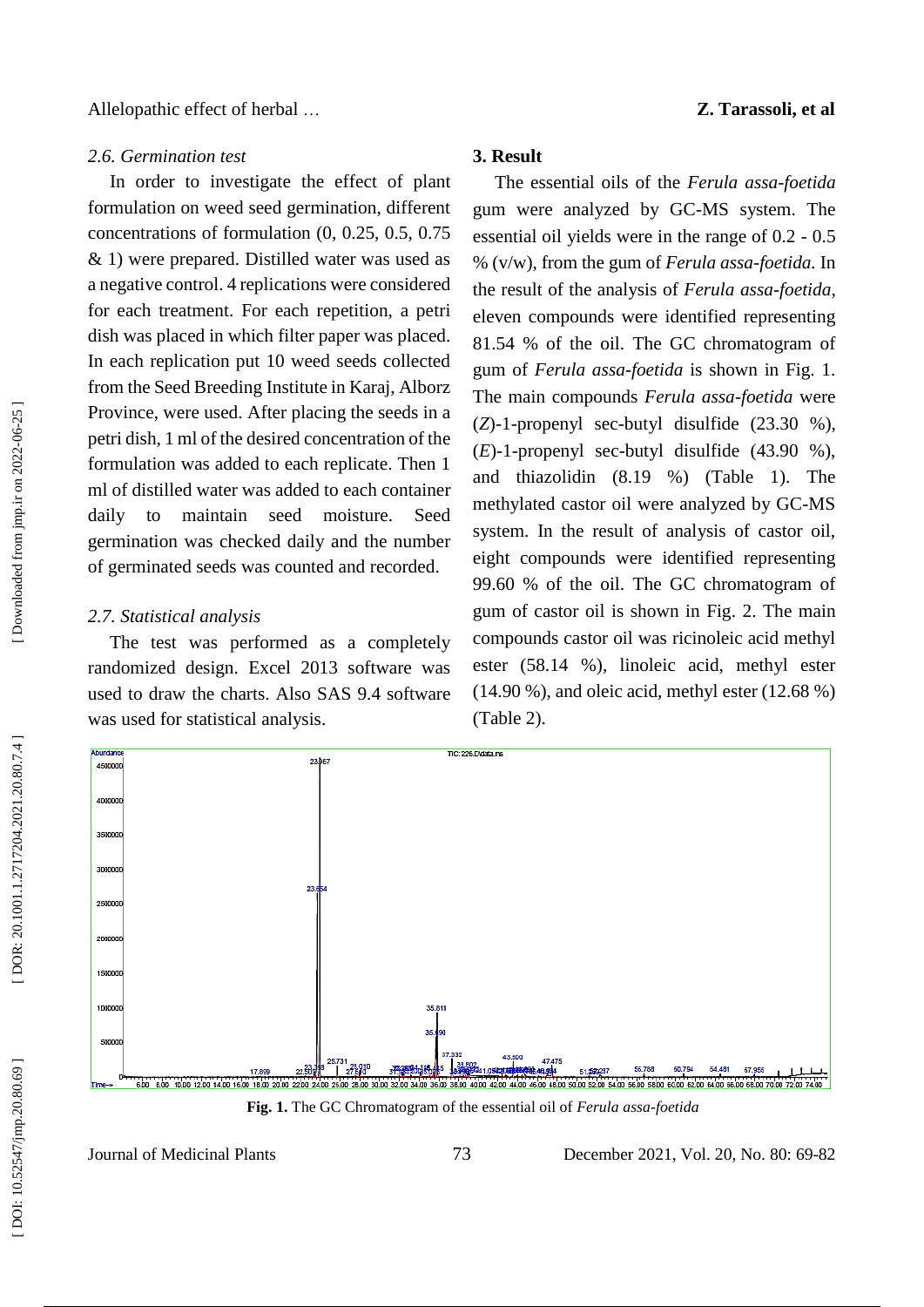| No.              | $\mathbf{R}\mathbf{T}^{\mathrm{a}}$ | Compound                              | $KI^b$ | $\frac{0}{0}$ |
|------------------|-------------------------------------|---------------------------------------|--------|---------------|
| $\mathbf{1}$     | 23.40                               | sec-Butyl propyl disulfide            | 1173   | 0.68          |
| $\overline{2}$   | 23.66                               | (Z)-1-Propenyl sec-butyl disulfide    | 1178   | 23.30         |
| $\mathbf{3}$     | 23.97                               | $(E)$ -1-Propenyl sec-butyl disulfide | 1184   | 43.90         |
| $\overline{4}$   | 25.73                               | sec-Butyl Disulfide                   | 1221   | 1.30          |
| $\sqrt{5}$       | 35.81                               | Thiazolidine                          | 1445   | 8.19          |
| $\sqrt{6}$       | 38.49                               | $\alpha$ -Farnesene                   | 1509   | $0.20\,$      |
| $\boldsymbol{7}$ | 38.80                               | $\beta$ -Dihydroagarofuran            | 1517   | 1.09          |
| $\,8\,$          | 42.41                               | Guaiol                                | 1609   | 0.37          |
| 9                | 42.74                               | Carotol                               | 1618   | 0.24          |
| $10\,$           | 43.50                               | $\nu$ -Eudesmol                       | 1638   | 1.92          |
| 11               | 44.00                               | Hinesol                               | 1651   | 0.35          |
|                  | <b>Total</b>                        |                                       |        | 81.54         |

**Table 1.** Chemical composition of the essential oil of *Ferula assa -foetida*

<sup>a</sup> RT: Retention time

**b** KI: Kovats index



**Fig . 2.** The GC Chromatogram of castor oil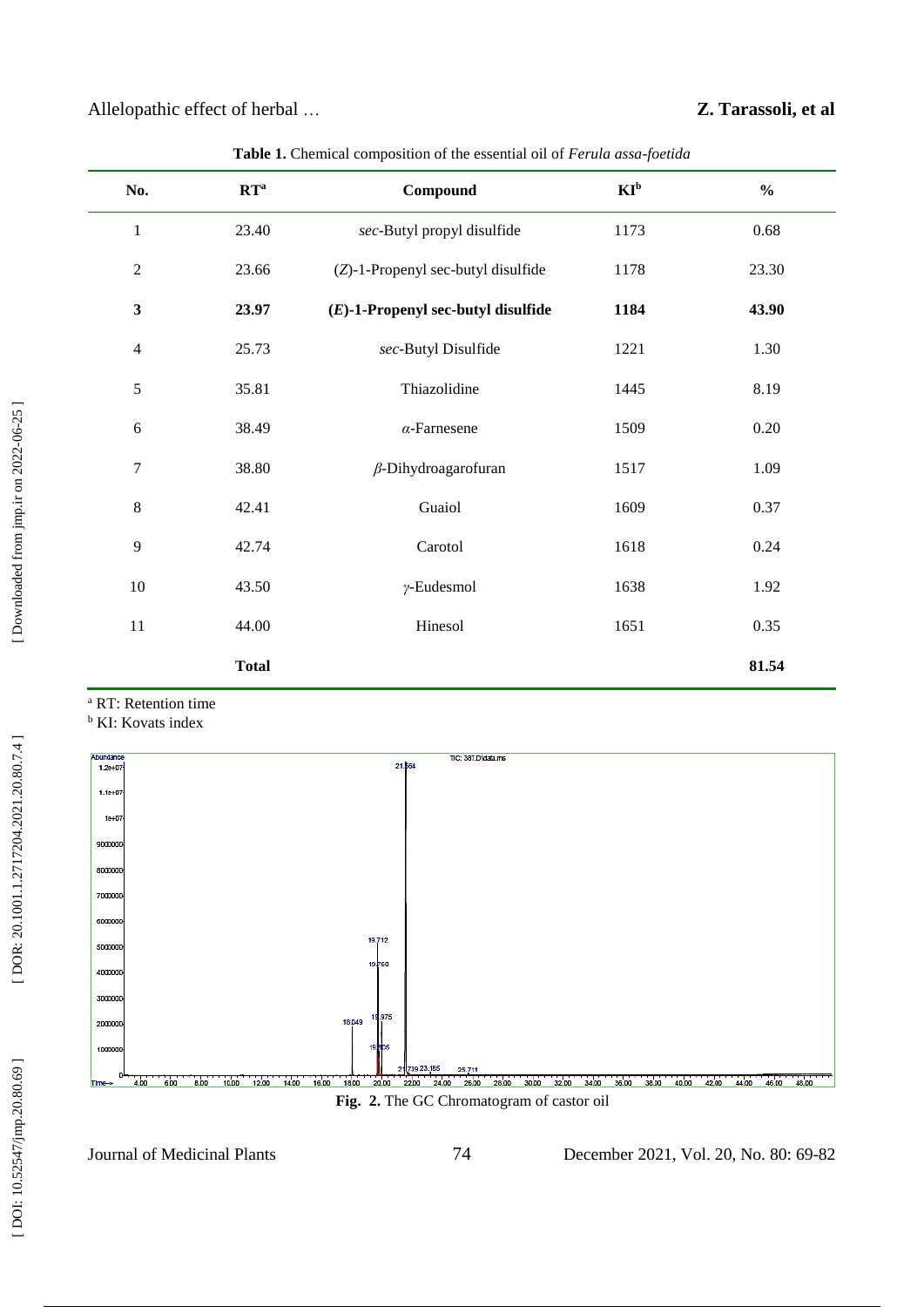| No.            | $\mathbf{R}\mathbf{T}^{\mathrm{a}}$ | Compound                         | $KI_p$ | $\frac{6}{6}$ |
|----------------|-------------------------------------|----------------------------------|--------|---------------|
| $\mathbf{1}$   | 18.05                               | Palmitic acid methyl ester       | 1932   | 4.98          |
| 2              | 19.71                               | Linoleic acid methyl ester       | 2054   | 14.91         |
| 3              | 19.76                               | Oleic acid methyl ester          | 2056   | 12.68         |
| $\overline{4}$ | 19.80                               | 9-Octadecenoic acid methyl ester | 2059   | 2.47          |
| 5              | 19.98                               | Stearic acid methyl ester        | 2068   | 5.64          |
| 6              | 21.57                               | Ricinoleic acid methyl ester     | 2258   | 58.14         |
| 7              | 21.74                               | Arachidic acid methyl ester      | 2268   | 0.50          |
| 8              | 25.71                               | Squalene                         | 2808   | 0.28          |
|                | <b>Total</b>                        |                                  |        | 99.60         |
|                |                                     |                                  |        |               |

**Table 2.** Chemical composition of methylated castor oil through GC /MS

<sup>a</sup> RT: Retention time

**b** KI: Kovats index

The three important sulfur components identified include 2 butyl disulfide 1 propyl 1 (methylthio) propyl 1 propenyl disulfide and 2 butyl 3 (methylthio) 2 propenyl disulfide [11] .

Based on the results, the herbal formulation was significant on the lack of germination of weed seeds at the level of one percent. It was also found that with increasing concentration, this effectiveness increased. By measuring the primary roots and primary pedicles, it was found that the herbal formulation was also effective on the length; so that with increasing concentration, the primary root and primary pedicles' length decreased. The lowest germination percentages were observed at concentrations of 0.75 and 1 %, 32.5 and 30 %, respectively. Comparison of means based on the LSD test showed that there was no significant difference between concentrations of 0.75 and 1 and both were in group C. Concentrations of 0.5 and 0.25 were also in the same group. Negative control was

grouped in a with the highest germination rate of 85 % (Fig. 3) .

The primary root lengths at 0.75 and 1 were 0.75 and 0.55 cm, respectively, both in group C. Negative control was grouped in a with the longest germination length (4.5 cm) (Fig. 4).

The primary pedicle lengths at 0.5, 0.75 and 1 were 0.625, 0.3 and 0.2 cm, respectively. All three were placed in group C. Negative control was grouped in a with the longest pedicle length (2.5 cm) (Fig. 5).

The lowest germination rate in Fig. 6 was observed in the herbal formulation with a concentration of 1 % and the highest in negative control treatment. In mean germination time (MGT), the lowest percentage was related to negative control, and the highest was related to 1% of herbal formulation (Fig. 7). In germination index (Fig. 8) and vigor index (Fig. 9), the highest percentage was related to negative control, and the lowest percentage was seen in 1 % of herbal formulation.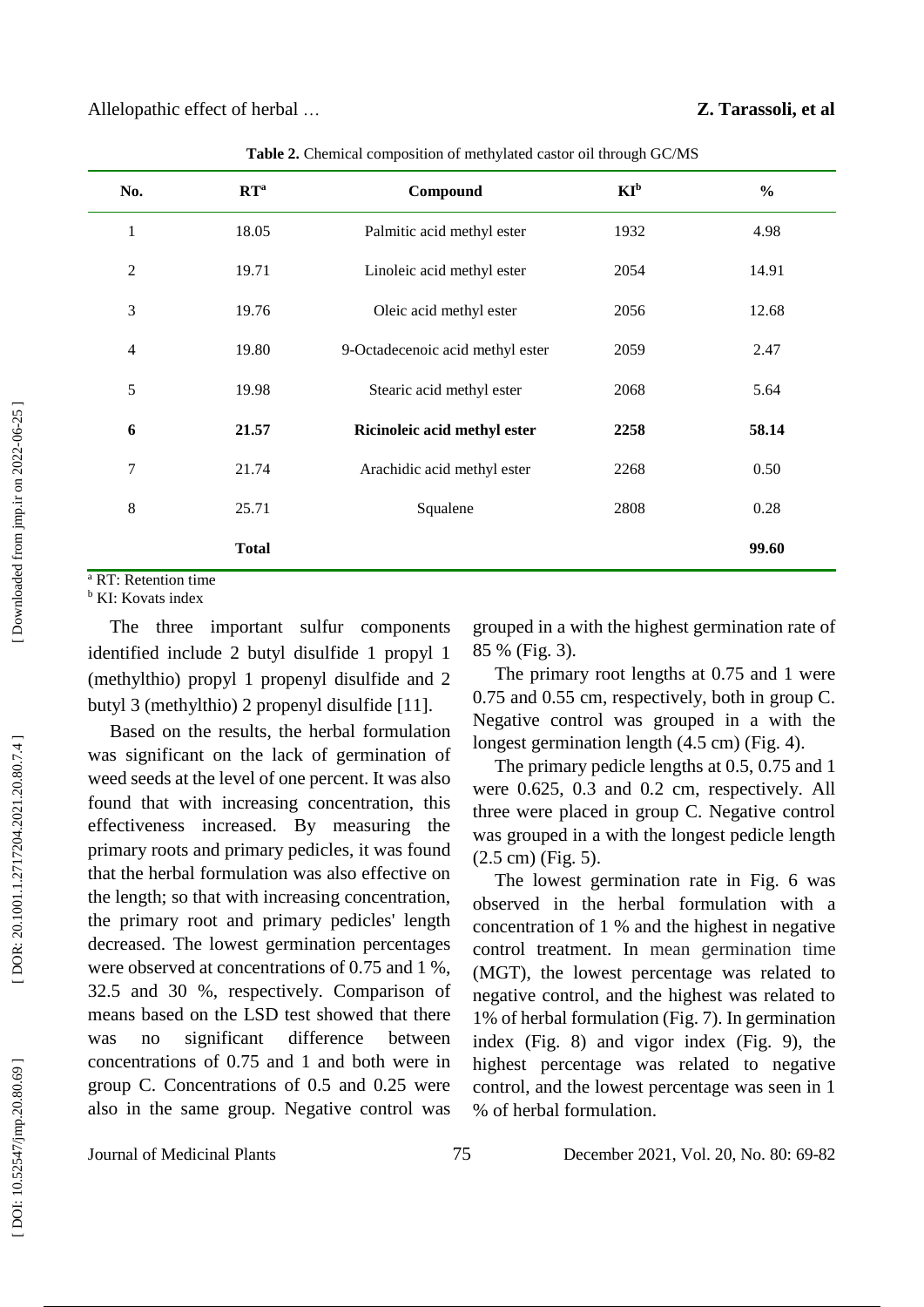## … **Z. Tarassoli, et al**











**Fig. 5.** Primary pedicle of red pigweed after treatment with negative control and four concentrations of botanical formulation (0.25, 0.5, 0.75 and 1 %) based on centimeter. The bars on the columns represent the standard error.

Journal of Medicinal Plants 76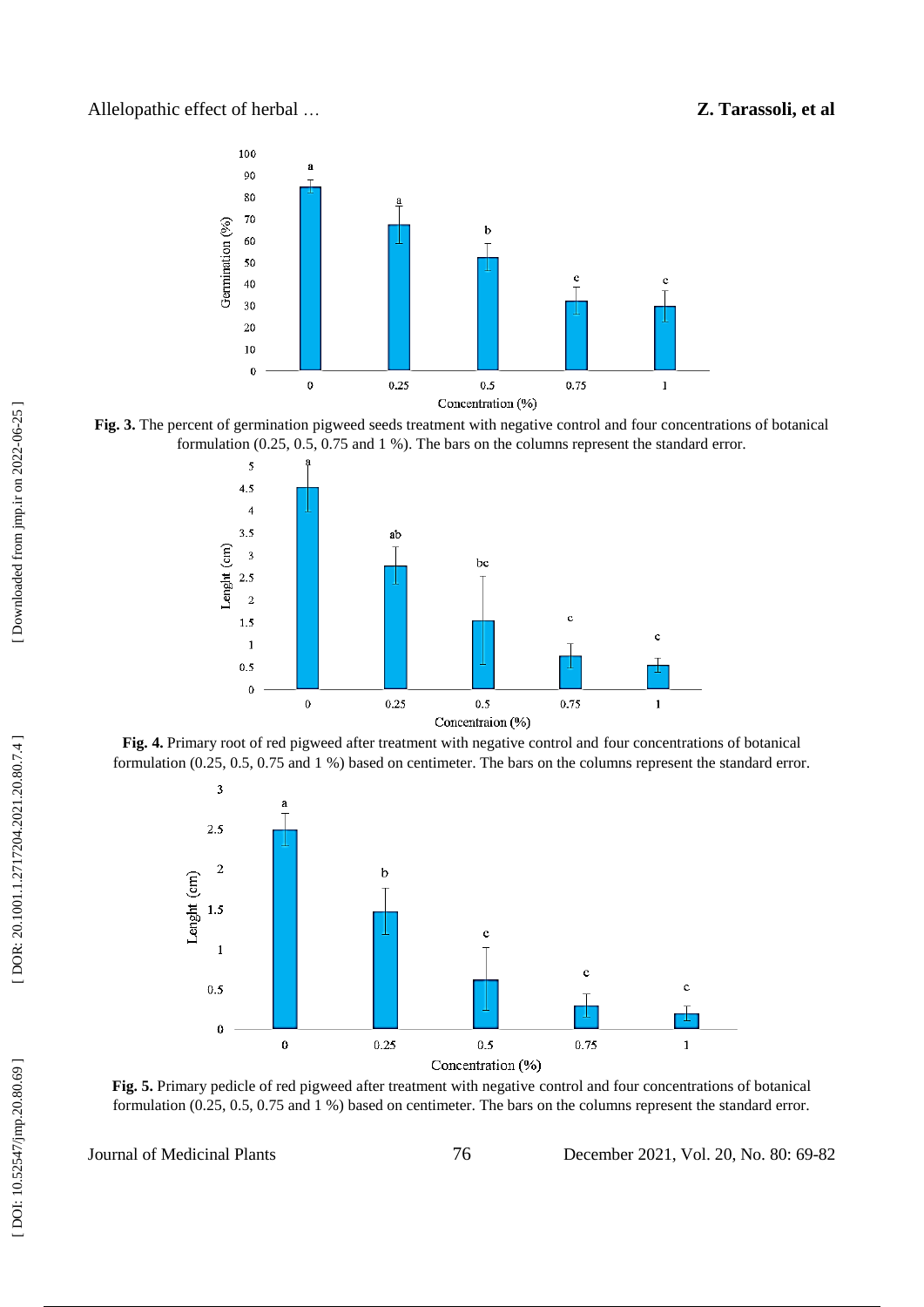## Allelopathic effect of herbal

## … **Z. Tarassoli, et al**



**Fig. 6.** Germination rate of red pigweed after treatment with negative control and four concentrations of botanical formulation (0.25, 0.5, 0.75 and 1%) based on centimeter. The bars on the columns represent the standard error.



**Fig. 7.** MGT of red pigweed after treatment with negative control and four concentrations of botanical formulation (0.25, 0.5, 0.75 and 1 %) based on centimeter. The bars on the columns represent the standard error.



**Fig. 8.** Germination Index of red pigweed after treatment with negative control and four concentrations of botanical formulation (0.25, 0.5, 0.75 and 1 %) based on centimeter. The bars on the columns represent the standard error.

Journal of Medicinal Plants 77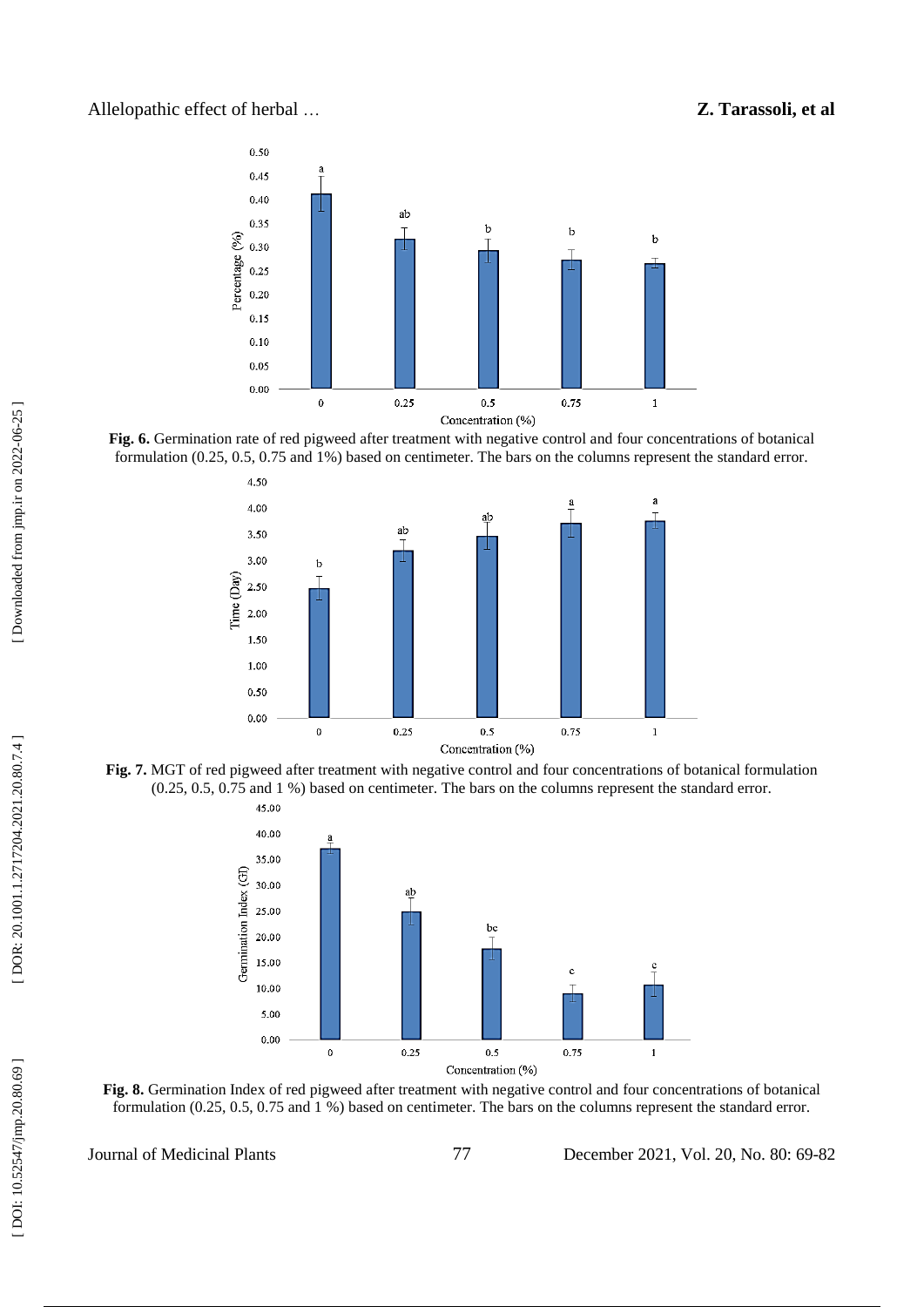

**Fig. 9.** Vigor Index of red pigweed after treatment with negative control and four concentrations of botanical formulation (0.25, 0.5, 0.75 and 1 %) based on centimeter. The bars on the columns represent the standard error.

#### **4. Discussion**

Increasing weed control problems such as herbicide -resistant species and chemical residues in soil and environment , increas e the demand for alternative weed control methods with growing concerns about environment. One possibility is to identify natural substances that have an allelopathic effect. In this regard, many researchers have emphasized the use of medicinal plants containing aromatic compounds [22]. Allelopathy is a complex process involving interactions between different groups of chemicals such as flavonoids, alkaloids, steroids, trepnoids, phenolic compounds and amino acids [23]. This process is important in two respects: minimizing the negative effects of allelopathy on plant growth and yield, and using allelopathy for weed control [24]. In general, research in the field of allelopathy has received a lot of attention over the last few decades to achieve these goals: Manipulating allelopathy to increase yields and protect biodiversity and weed management. Protect the environment by controlling weeds, pests and plant diseases with eco -friendly allelochemicals [25]. There are a few reviews concerning the mode of motion of plant allelochemicals in controlling or suppression of weeds [26]. . Assessment of allelopathic properties of plants is a new ecological and biological approach that may lead to the discovery of biological herbicides and growth inhibitors. A study was conducted by Razavi and his colleagues in 2013 to investigate the potential of *Ferula a* assa-foetida's allelopathy for germination and seedling growth of two weeds, *Cardaria draba* and *Plantago major*. *Ferula assa-foetida* extract seems to possess allelopathic effect on *Cardaria draba* and *Plantago major* at germination stage, the property which can be considered in developing bio herbicides [27] . In 2014, the essential oil composition and the allelopathic properties of Anghuzeh (*Ferula assa -foetida* L.) were investigated by Bagheri and et al. A large number of growth parameters, such as germination, radical and coverage of seeds, and a large number of growth parameters, such as their dry and fresh weight, and an abnormal percentage of seedlings that was

Journal of Medicinal Plants 78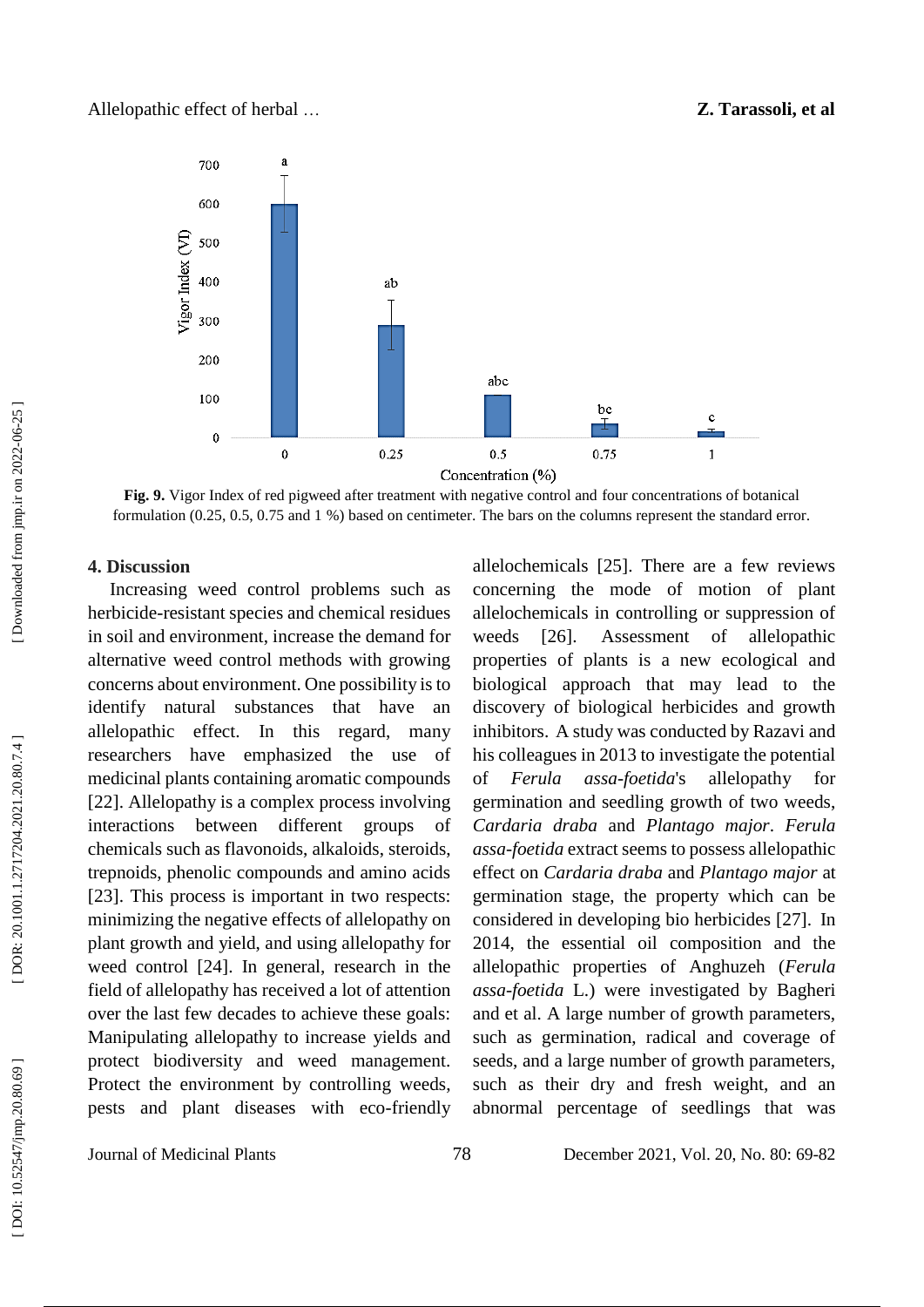evaluated. The results of this survey showed an essential oil of Anghuzeh significant ( $P \le 0.05$ ), and the shrill effect on the weeds and crops studied. In addition, the results of essential oil analysis showed that a total of 13 components in *α*-pinene (21.3 %), *β*-pinene, (47.1 %), and 1,2 - tineolane oil (18.6 %) have been identified. The effect of observed allelopathy of essential oils is related to the components of oil and their synergistic effects. The findings of this research was the first step of using Anghuzeh essential oil as a natural herbicide [23] .

The result of mentioned study in above was same to our research and they also found Anghuzeh have an herbicidal properties. There are some reasearch that demonstrated the *Ricinus communis* was effective as an herbicide and had allelopathic effect. The results of the research in 2015 by Saadaoui and et L. showed a high allelopathic effect of aqueous extract of *Ricinus communis* in Tunisian agricultural land (*H. vulgare*, *M. Sativa*, *M. Sativa*, *T. foenumgraecum*, L*. Culinaris*, and *C. ariietinum*) [24].

In other research, the effects of *Crocus sativus* L., *Ricinus community* L., *Nicotiana tabacum* L., *Datura inoxia* Mill., *Nerium oleander* L. and *Sorghum vulgare* L. were determined on redroot pigweed. Powders and water extracts from these plants are used for experiments under laboratory and greenhouse conditions. In the laboratory, all water extracts showed significant inhibitory effects on germination, seedling length, and weight of red -rooted weed plants. The most allelopathic effect on redroot pigweed were *R. communis*, common tobacco, and *D. inoxia*. In the greenhouse test, the extracts and powders of these plants also showed a significant inhibitory effect on dry weight, height, leaf area, number of viable plants and chlorophyll content of the weeds. In germination bioassays and powder application, the inhibitory effect depends on the

dose, the higher the concentration, and the stronger the inhibitory effect. From the results obtained, it can be concluded that the powders and extracts of the tested species have herbicidal potential for red root weeds and can be used as natural herbicides and mulches [17] .

In general, allelopathy is the end result of the simultaneous motion of numerous compounds and frequently consists of compounds, which their chemistry is divergent [25] . It has been suggested that a few allelochemicals can purpose root molecular demise not directly through facilitating the manufacturing of reactive oxygen species (ROS), which may additionally act as signaling molecules main to modifications in hormonal stability in the course of seed germination [26] .

## **5. Conclusion**

Research on medicinal plant extracts has revealed thousands of phytochemicals, which have inhibitory effects on plant pathogens. Therefore, it is necessary to study the medicinal plants used in the Indigenous Knowledge System (IKS), which are known to have high antimicrobial and/or antioxidant abilities. Different extraction procedures can be used to determine the composition of different medicinal plants, and the identified molecules must be safe before they can be used for crop protection and preservation of horticultural crops [27]. Based on the results, it was found that the combination of castor oil and Anghuzeh oil has a good potential to prevent the germination of rooster weeds in laboratory conditions. Given the harms and dangers of chemical toxins, there is a need to look for a suitable alternative. Chemical pesticides designed to kill organisms are serious threats to human health. According to the Declaration of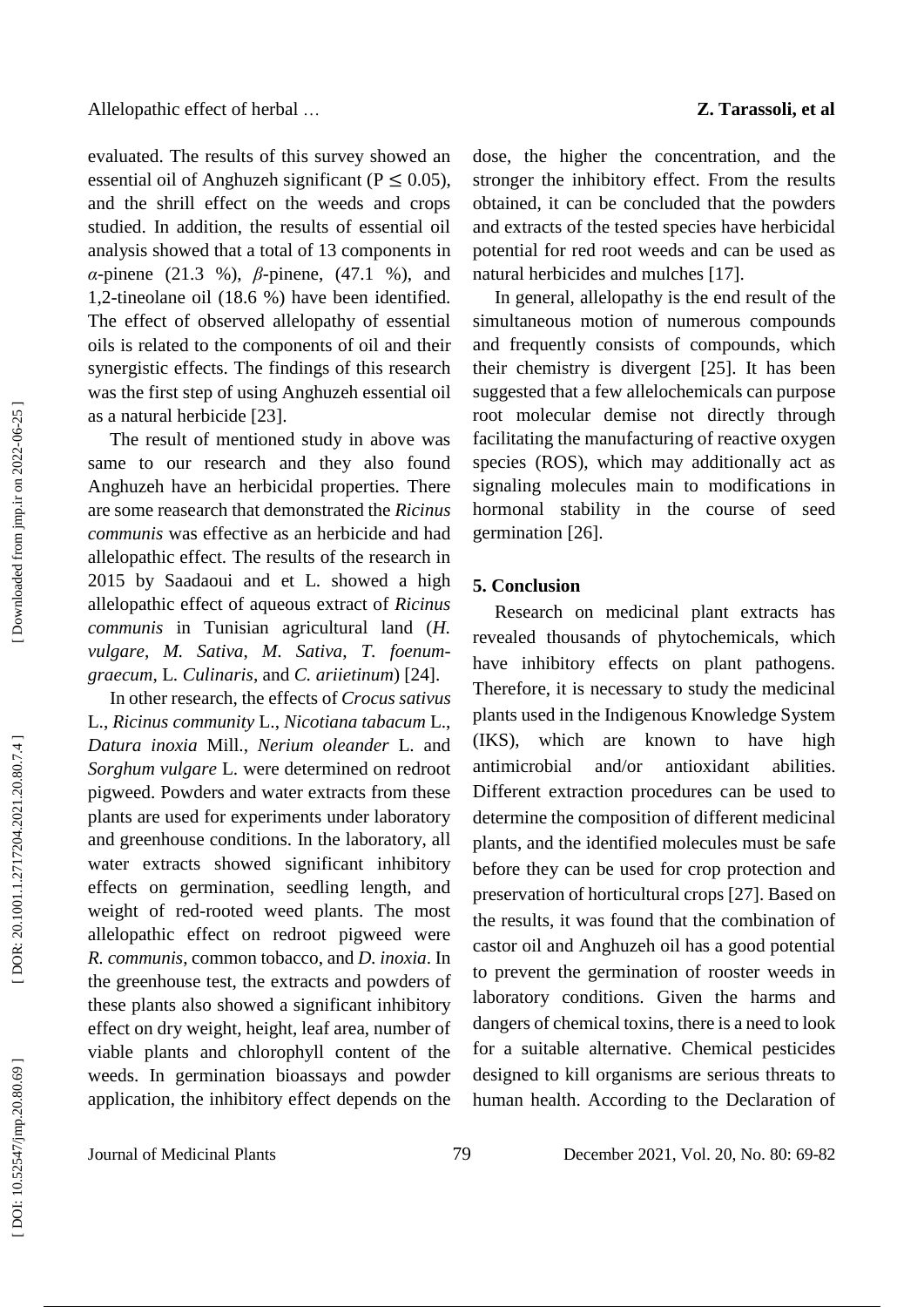the National Cancer Institute, 30 % of the insecticide, 60 % of the herbicide, and 90 % of the fungicide are carcinogenic. This is one of these substances of the negative side effects of these substances because chemicals can also damage the nervous system and hormonal systems. Among these, children are more vulnerable than adults for agriculture [14]. Therefore, more research is needed to use natural compounds to develop herbicides in this field and other plant compounds and weeds should also be studied.

### **References**

**1.** Khoddami A, Wilkes MA and Roberts TH. Techniques for analysis of plant phenolic compounds. *Molecules* 2013; 18(2): 2328 -2375. doi: 10.3390/molecules18022328.

2. Raveau R, Fontaine J and Lounès-Hadj Sahraoui A. Essential oils as potential alternative biocontrol products against plant pathogens and weeds: a review. *Foods* 2020; 9(3): 365. doi: 10.3390/foods9030365.

**3.** Sergeeva V. Medicinal plants to control diseases and pests. In: *Medicinal and Aromatic Plants of the World*. *Springer* . 2015: 257 -271.

**4 .** De Mastro G, El Mahdi J and Ruta C. Bioherbicidal potential of the essential oils from Mediterranean Lamiaceae for weed control in organic farming. *Plants* 2021; 10(4): 818. doi: [10.3390/plants10040818](https://doi.org/10.3390/plants10040818) .

**5 .** Mustafa A, Naveed M, Saeed Q, Ashraf MN, Hussain A, Abbas T, Kamran M and Minggang X. Application potentials of plant growth promoting rhizobacteria and fungi as an alternative to conventional weed control methods. In: *Sustainable Crop Production*. IntechOpen , 2019.

**6 .** Aktar MW, Sengupta D and Chowdhury A. Impact of pesticides use in agriculture: their

## **Author contributions**

F. JS.: Project administration, Data analysis, Writing original draft; Z. T.: Chemical analysis; MR. L.: Editing.

## **Conflict of interest**

The authors declare that there is no conflict of interest.

## **Acknowledgment**

The authors would like to thank the Medicinal Plants Research Center, Institute of Medicinal Plants, ACECR for the financial support.

benefits and hazards. *Interdiscip Toxicol*. 2009; 2(1): 1. doi: 10.2478/v10102-009-0001-7.

**7.** Antier C, Kudsk P, Reboud X, Ulber L, Baret P V and Messéan A. Glyphosate use in the European agricultural sector and a framework for its further monitoring. *Sustainability* 2020; 12(14): 5682. doi: [10.3390/su12145682](https://doi.org/10.3390/su12145682) .

**8 .** Hagner M, Mikola J, Saloniemi I, Saikkonen K and Helander M. Effects of a glyphosate -based herbicide on soil animal trophic groups and associated ecosystem functioning in a northern agricultural field. *Sci . Rep*. 2019; 9(1): 1 -13. doi: [10.1038/s41598](https://doi.org/10.1038/s41598-019-44988-5) -019 -44988 - 5 .

**9 .** Carrubba A, Labruzzo A, Comparato A, Muccilli S and Spina A. Use of plant water extracts for weed control in durum wheat (*Triticum turgidum* L. Subsp. durum Desf.). Agronomy. 2020; 10(3): 364. doi: [10.3390/](https://doi.org/10.3390/agronomy10030364)  [agronomy10030364](https://doi.org/10.3390/agronomy10030364) .

**10 .** Benvenuti S, Cioni PL, Flamini G and Pardossi A. Weeds for weed control: Asteraceae essential oils as natural herbicides. *Weed Res*. 2017; 57(5): 342 -353. doi: [10.1111/wre.12266](https://doi.org/10.1111/wre.12266) .

**11 .** Amalraj A and Gopi S. Biological activities and medicinal properties of Asafoetida: A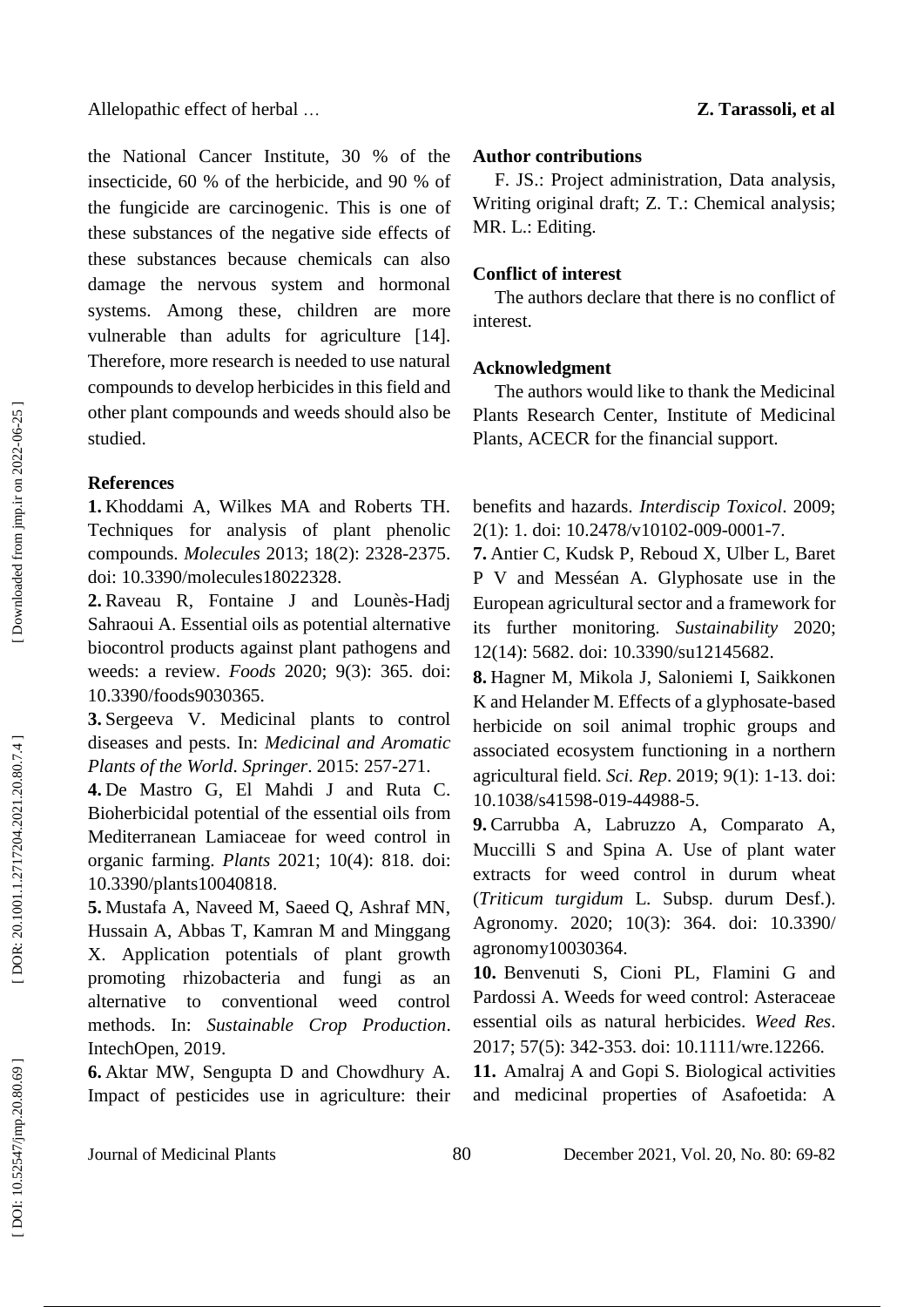review. *J. Tradit . Complement . Med*. 2017; 7(3): 347 -359. doi: [10.1016/j.jtcme.2016.11.004](https://doi.org/10.1016/j.jtcme.2016.11.004) .

**12 .** Mahendra P and Bisht S. *Ferula asafoetida*: traditional uses and pharmacological activity. *Pharmacogn . Rev*. 2012; 6(12): 141. doi: [10.4103/0973](https://dx.doi.org/10.4103%2F0973-7847.99948) -7847.99948 .

**13 .** Sonigra P and Meena M. Metabolic profile, bioactivities, and variations in the chemical constituents of essential oils of the *Ferula* genus (Apiaceae). *Front . Pharmacol*. 2021; 11: 2328. doi: [10.3389/fphar.2020.608649](https://doi.org/10.3389/fphar.2020.608649) .

14. Yeboah A, Ying S, Lu J, Xie Y, Amoanimaa-Dede H, Boa Teng Kga, Chen M and Yin X. Castor oil (*Ricinus communis*): a review on the chemical composition and physicochemical properties. *Food Sci . Technol*. 2020. doi: [10.1590/fst.19620](https://doi.org/10.1590/fst.19620) .

**15 .** Parekh VJ, Rathod VK and Pandit AB. Substrate hydrolysis: methods, mechanism, and industrial applications of substrate hydrolysis. In: [Comprehensive Biotechnology \(Second](https://www.sciencedirect.com/science/referenceworks/9780080885049)  [Edition\).](https://www.sciencedirect.com/science/referenceworks/9780080885049) Academic Press. 2011; 2: 103 -118 . doi: [10.1016/B978](http://dx.doi.org/10.1016/B978-0-08-088504-9.00094-5)-0-08-088504-9.00094-5.

**16 .** Grichar WJ, Dotray PA and Trostle CL. Castor (*Ricinus communis* L.) tolerance to postemergence herbicides and weed control efficacy. *Int . J. Agron*. 2012. doi: [10.1155/](https://doi.org/10.1155/2012/832749) 2012/ [832749](https://doi.org/10.1155/2012/832749) .

**17 .** Nekonam MS, Razmjoo J, Kraimmojeni H, Sharifnabi B, Amini H and Bahrami F. Assessment of some medicinal plants for their allelopathic potential against redroot pigweed (*Amaranthus retroflexus*). *J. Plant Prot. Res*. 2014: 54(1) . doi: 10.2478/jppr -2014 -0014 .

**18 .** Weller S, Florentine S, Javaid MM, Welgama A, Chadha A, Chauhan BS and Turville C. *Amaranthus retroflexus* L. (Redroot Pigweed): Effects of elevated CO2 and soil moisture on growth and biomass and the effect of

radiant heat on seed germination. *Agronomy* 2021; 11(4): 728. doi: [10.3390/](https://doi.org/10.3390/agronomy11040728)  [agronomy11040728](https://doi.org/10.3390/agronomy11040728) .

**19** P. Nachtrag. Bologische Wertbestim -mungen. 2000.

**20 .** Jokar -shorijeh F, Ma'mani L, Sheikhi Garjan A, Hosseini R, Mahdavi V and Heidary Alizadeh B. Repellency and control of nymph of greenhouse whitefly (Trialeurodes Vaporariorum) using nanobiopesticide. *J. Biosaf*. 2020; 12(4): 97 -110.

**21 .** Tajabadi F, Khalighi -Sigaroodi F and Rezazadeh S. Improving gas chromatography – mass spectrometry analysis of essential oils by multivariate curve resolution: full identification of c o -eluting compounds of *Dracocephalum moldavica* L. *Chromatographia*. 2017; 8 0(7): 1069 -1077. doi: [10.1007/s10337](https://doi.org/10.1007/s10337-017-3322-2) -017 -3322 - 2 .

**22 .** Campiglia E, Mancinelli R, Cavalieri A and Caporali F. Use of essential oils of cinnamon, lavender and peppermint for weed control. *Ital . J. Agron*. 2007; 2(2): 171 -178. doi: [10.4081/](https://doi.org/10.4081/ija.2007.171) [ija.2007.171](https://doi.org/10.4081/ija.2007.171) .

**23 .** Prasad MN V and Subhashini P. Mimosine inhibited seed germination, seedling growth, and enzymes of *Oryza sativa* L. *J. Chem . Ecol*. 1994; 20(7): 1689 -1696. doi: [10.1007/BF02059890](https://doi.org/10.1007/BF02059890) .

**24 .** Neustrueva SN and Dobretsova TN. Influence of some summer crops on white goosefoot. Fiziol biokhim osn vzaimodeistviia rast fitotsenozakh. 1972.

**25 .** Rizvi SJH, Tahir M, Rizvi V, Kohli RK and Ansari A. Allelopathic interactions in agroforestry systems. *CRC Crit . Rev . Plant . Sci*. 1999; 18(6); 773-796. doi: 10.1080/ [07352689991309487](https://doi.org/10.1080/07352689991309487) .

**26 .** Singh HP, Batish DR, Setia N and Kohli RK. Herbicidal activity of volatile oils from Eucalyptus citriodora against *Parthenium* 

Journal of Medicinal Plants 81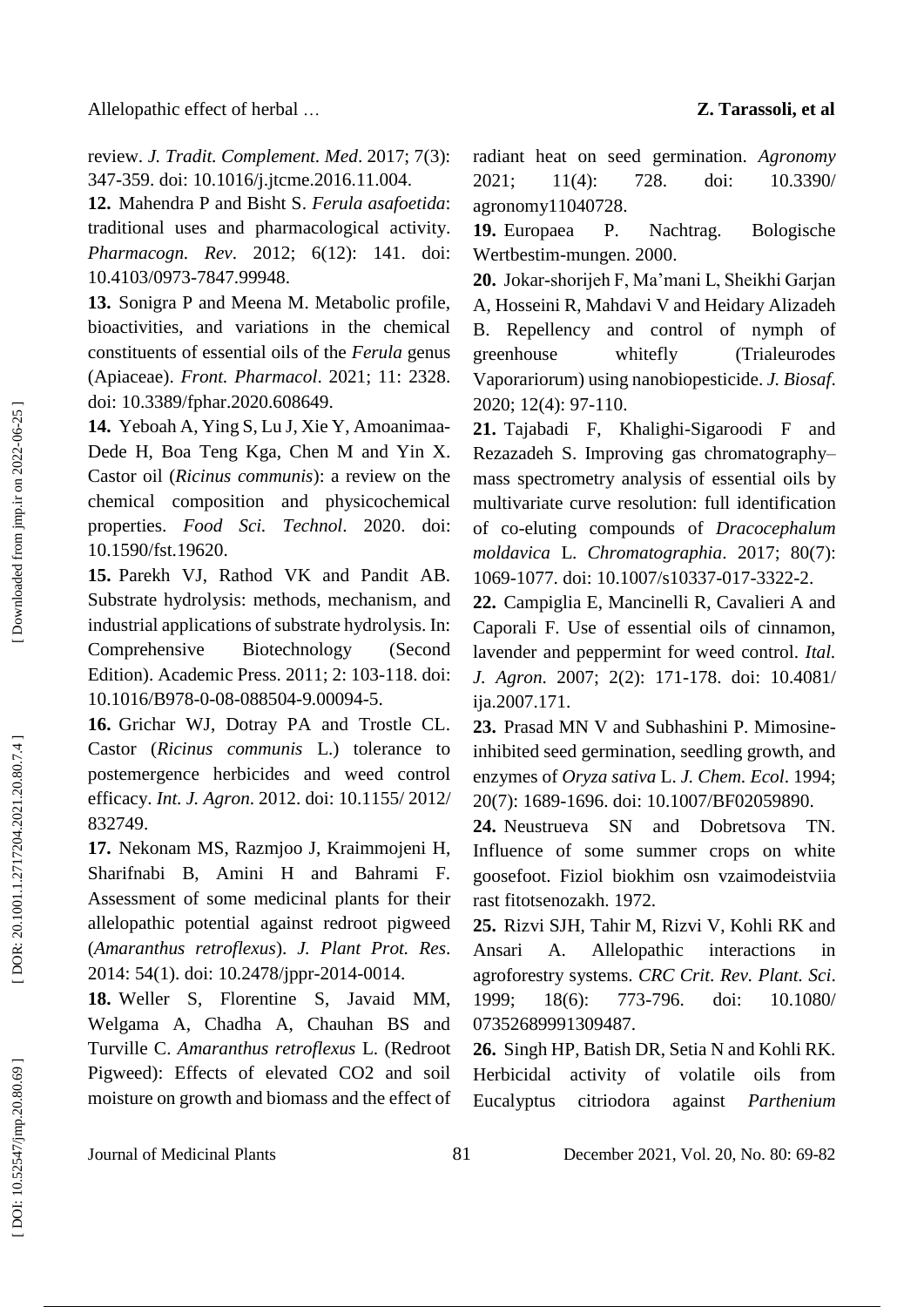Allelopathic effect of herbal …

*hysterophorus*. *Ann . Appl . Biol*. 2005; 146(1): 89 -94. doi: 10.1111/j.1744 [-7348.2005.04018.x](https://doi.org/10.1111/j.1744-7348.2005.04018.x) . **27 .** Samaneh Z, Kourosh E and Morteza AS. Study on allelopathic potential of Asafoetida (*Ferula assa*) medical plant on germination and seedling growth of *Cardaria draba* and *Plantago major*. *Int . J. Agric . Crop . Sci*. 2014; 7(10): 724.

How to cite this article: Tarassoli Z, Labbafi MR, Jokar Shoorijeh F. Allelopathic effect of herbal formulation containing *Ferula assa foetida* L. essential oil and castor oil (*Ricinus communis* L.) as an herbicide on *Amaranthus retroflexus* L. germination . *Journal of Medicinal Plants* 2021; 20(80): 69 -82. doi: [10.52547/jmp.20.80.69](http://dx.doi.org/10.52547/jmp.20.80.69)